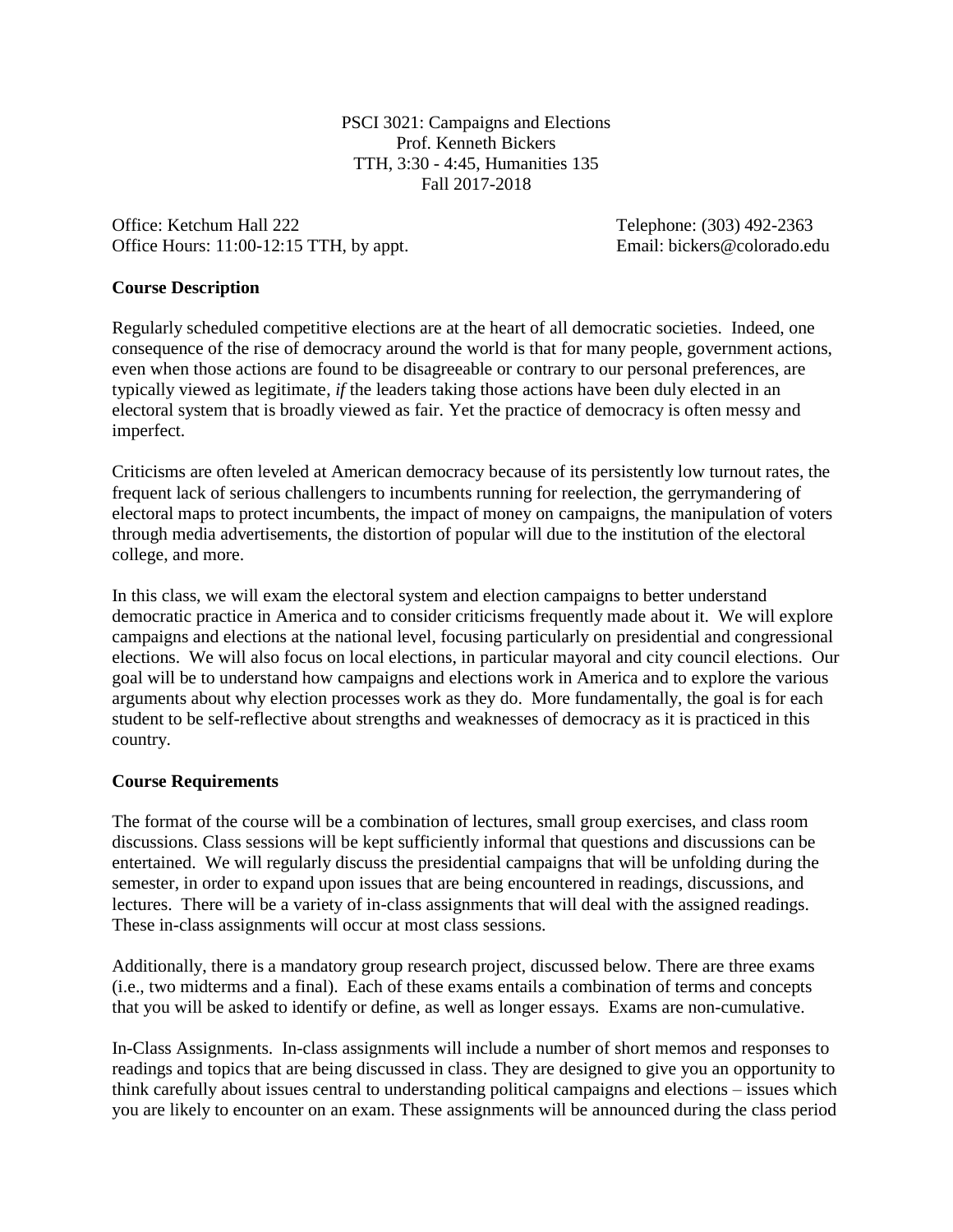in which they are assigned, and will be graded using a dichotomous scale of satisfactory or unsatisfactory. A satisfactory grade means that the assignment was seriously attempted. Not being present for an assignment will produce a grade of unsatisfactory. With the exception of absences that have been excused in advance (such as for a university sponsored athletic event, or a documented illness), in-class assignments cannot be made up.

Group Research Projects. Each student in the class is expected to participate in two out-of-class projects. The first is to conduct a pair of interviews with candidates for elective office. Each student will be given a data collection instrument and letter of introduction (a detailed form to be filled out during a face-to-face interview, along with a letter to be given to the candidate explaining the purpose of the interview and how the information from the interview will be used). Interviews will be with two candidates running for the same type of office in the 2017 Colorado local elections, which conclude on Tuesday, November 7. After the election, we will add information about the outcome of the contests in which your two candidates competed. In order to avoid overburdening candidates running in Boulder, students will be assigned (at random) to local races in the northern Front-Range portion of the state. Students without access to suitable transportation will be given preference to interview candidates in the Boulder area (or in the community in which the student lives). Completed interview instruments should be submitted to the D2L interview instrument dropbox by the end of the day, Friday, November 3. Interview forms, after the masking of information that might individually identify a particular candidate, will be posted on the course D2L website and will form the basis of the papers that each student will submit for the semester. Failure to submit the completed interview by the deadline will result in a TWO letter grade reduction to your research paper grade.

Each student will be required to work in a group involving (generally) three students to produce a research project utilizing the information collected in the interviews. Specific topics to be analyzed will be assigned midway through the course. Topics will include such things as how campaign funds were raised, how candidates framed issues, how voter groups were targeted, how different types of media were utilized, how the race/ethnicity/gender of the candidates played a role in the campaign, etc. The analysis of these topics should be incorporated into a paper of approximately twelve to fifteen pages (double-spaced, using a ten or twelve point font), and will be graded for substantive content, clarity, and grammatical precision. These papers are due on Monday, December 11, no later than 8:00 p.m. and should be submitted to the D2L research paper dropbox. Specific instructions for the research papers will be provided in class.

The overall grade for the course will be determined as follows:

| In-class assignments and discussions | 14% |
|--------------------------------------|-----|
| Midterm exam 1                       | 20% |
| Midterm exam 2                       | 20% |
| Final exam                           | 23% |
| <b>Group Research Papers</b>         | 23% |

Additionally, at the end of the semester each student will submit individually to me a completed form that describes the relative workload of each member of the group. You will not receive a final exam booklet until this workload form is submitted. This form will ask you to indicate the approximate percentage of effort engaged in by each member of your group. It will also ask you to provide a short narrative describing the division of labor in researching and preparing the group's research products. In cases, where the percentages assigned are approximately equal, the same grade will be given to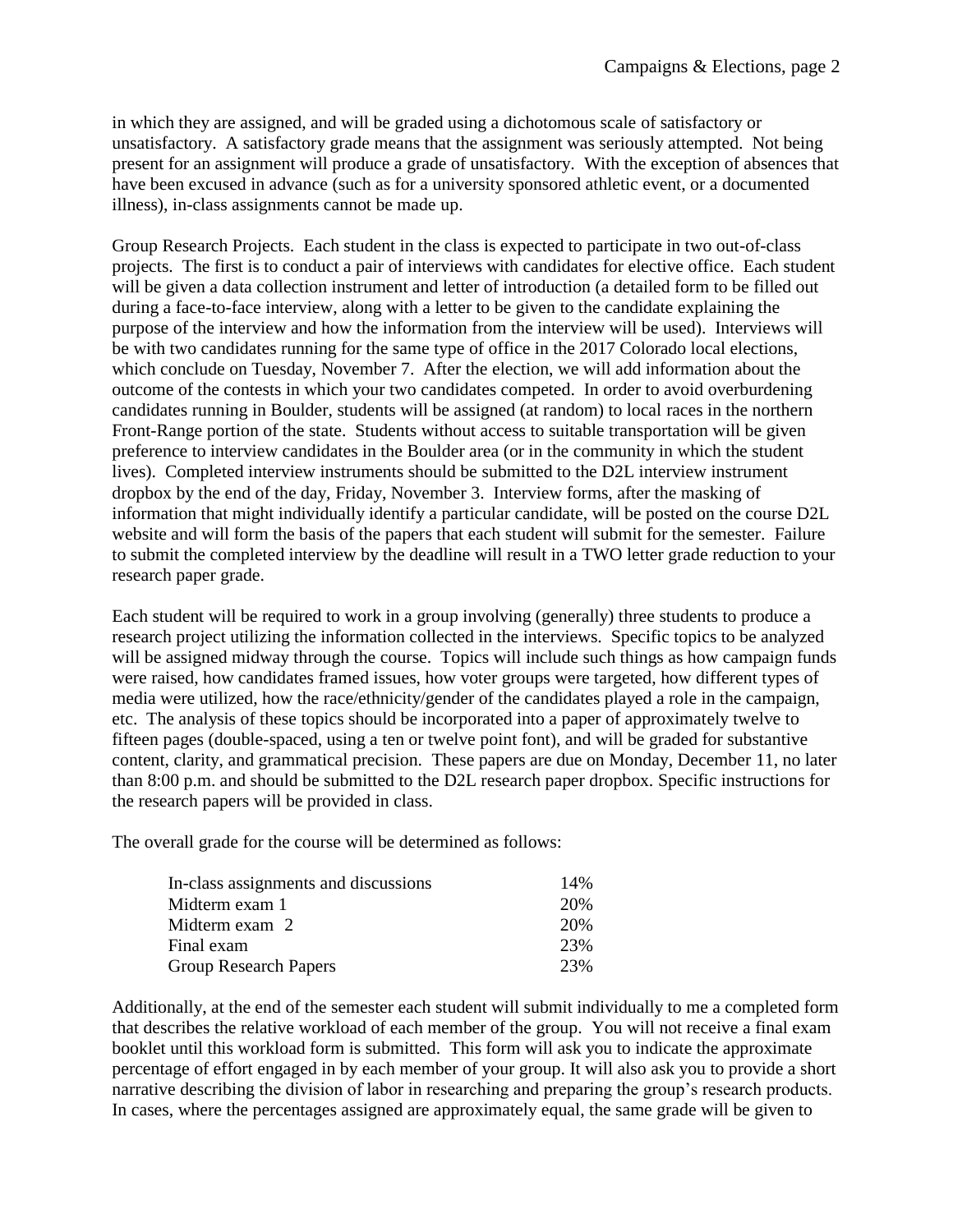each member of the group. In cases, where percentages diverge by non-trivial amounts, grades may be adjusted up or down so as to deal with problems of free-riding by members of the group.

Policies. Assignments will be penalized one full grade if they are not turned in by the assigned deadline. A full letter grade reduction will be taken for each three days that goes by until the assignment is turned in. Please note that the penalty for late submission of the completed survey instruments is a TWO grade reduction in a student's research paper grade.

A word about my grading policy. No matter how careful, instructors sometimes make mistakes in grading. For that reason, I have an automatic regrade policy, subject to a couple of restrictions. I will be happy to regrade any exam or paper. I ask, however, that you hold on to any item for at least 24 hours after it is returned to you before asking for a regrade. Any request for a regrade must be made within one week after the exam is returned to you, after which no regrading will be done. Should you feel that an assignment has been misgraded, I encourage you to take advantage of this policy. Ordinarily, the entire exam or paper will be regraded, which means that the grade may go up, go down, or stay the same.

For exams (or any other aspect of the course), you should be aware of the University's Disability Services. If you qualify for accommodations because of a disability please submit a letter to me from Disability Services in a timely manner so that your needs may be addressed. Disability Services determines accommodations based on documented disabilities (303-492-8671, Willard 322, [www.colorado.edu/disabilityservices\)](http://www.colorado.edu/disabilityservices/). If you qualify for accommodations because of a disability, please submit a letter to me from Disability Services at least two week prior to the date when the accommodation is needed so that your needs can be addressed. Disability Services determines accommodations based on documented disabilities. Contact Disability Services at 303-492-8671 or by e-mail at [dsinfo@colorado.edu.](mailto:dsinfo@colorado.edu) If you have a temporary medical condition or injury, see [Temporary Injuries guidelines](http://www.alumniconnections.com/links/link.cgi?l=6835148&h=136804&e=UCBI-20151203180101) under the Quick Links at the [Disability Services website](http://www.alumniconnections.com/links/link.cgi?l=6835149&h=136804&e=UCBI-20151203180101) and discuss your needs with your professor.

Campus policy regarding religious observances requires that faculty make every effort to deal reasonably and fairly with all students who, because of religious obligations, have conflicts with scheduled exams, assignments or required attendance. If you need an accommodation of any scheduled activity due to a conflict with a religious holiday or observance, please let me know by email at least two week prior to the date when the accommodation is needed. I will be happy to work out a suitable accommodation.

Students and faculty each have responsibility for maintaining an appropriate learning environment. Those who fail to adhere to such behavioral standards may be subject to discipline. Professional courtesy and sensitivity are especially important with respect to individuals and topics dealing with differences of race, color, culture, religion, creed, politics, veteran's status, sexual orientation, gender, gender identity and gender expression, age, disability, and nationalities. Class rosters are provided to the instructor with the student's legal name. I will gladly honor your request to address you by an alternate name or gender pronoun. Please advise me of this preference early in the semester so that I may make appropriate changes to my records. For more information, see the [policies on classroom behavior](http://www.alumniconnections.com/links/link.cgi?l=6835155&h=136804&e=UCBI-20151203180101) and [the student code.](http://www.alumniconnections.com/links/link.cgi?l=6835156&h=136804&e=UCBI-20151203180101)

The University of Colorado Boulder (CU-Boulder) is committed to maintaining a positive learning, working, and living environment. CU-Boulder will not tolerate acts of sexual misconduct, discrimination, harassment or related retaliation against or by any employee or student. CU's Sexual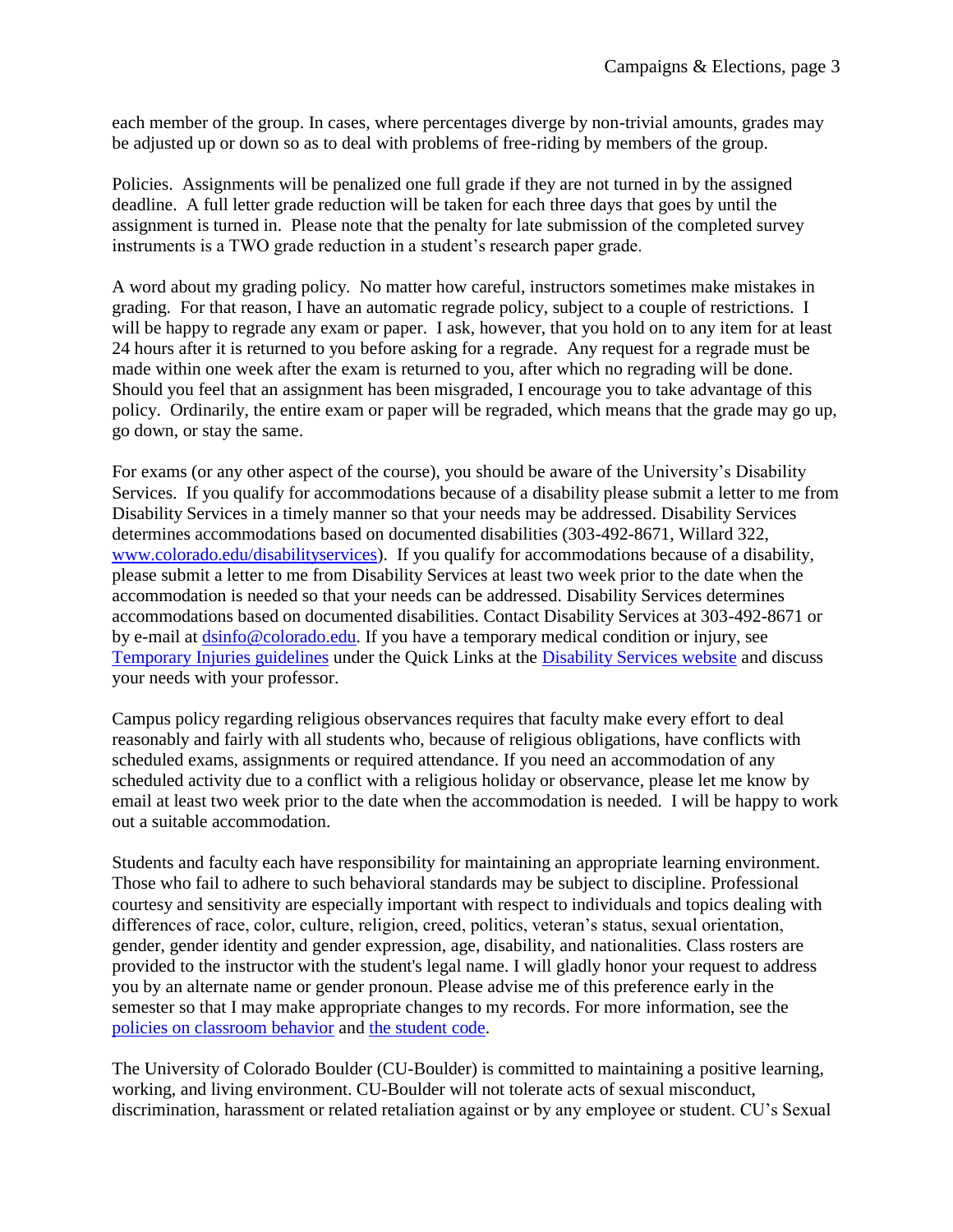Misconduct Policy prohibits sexual assault, sexual exploitation, sexual harassment, intimate partner abuse (dating or domestic violence), stalking or related retaliation. CU-Boulder's Discrimination and Harassment Policy prohibits discrimination, harassment or related retaliation based on race, color, national origin, sex, pregnancy, age, disability, creed, religion, sexual orientation, gender identity, gender expression, veteran status, political affiliation or political philosophy. Individuals who believe they have been subject to misconduct under either policy should contact the Office of Institutional Equity and Compliance (OIEC) at 303-492-2127. Information about the OIEC, the above referenced policies, and the campus resources available to assist individuals regarding sexual misconduct, discrimination, harassment or related retaliation can be found at the [OIEC website.](http://www.alumniconnections.com/links/link.cgi?l=6835157&h=136804&e=UCBI-20151203180101)

This course tackles subjects that are sometimes viewed as controversial. It is incumbent on every participant in the class (instructor and students alike) to strive to maintain an environment that is conducive to learning. We should always remember that people bring differences with them into the classroom and that these differences should be respected. It is imperative that each of us maintain civility when asking questions and making comments. Likewise, questions and comments by others should be treated with civility at all times.

All students enrolled in a University of Colorado Boulder course are responsible for knowing and adhering to [the academic integrity policy](http://www.alumniconnections.com/links/link.cgi?l=6835160&h=136804&e=UCBI-20151203180101) of the institution. Violations of the policy may include: plagiarism, cheating, fabrication, lying, bribery, threat, unauthorized access, clicker fraud, resubmission, and aiding academic dishonesty. All incidents of academic misconduct will be reported to the Honor Code Council [\(honor@colorado.edu;](mailto:honor@colorado.edu) 303-735-2273). Students who are found responsible of violating the academic integrity policy will be subject to nonacademic sanctions from the Honor Code Council as well as academic sanctions from the faculty member. Additional information regarding the academic integrity policy can be found at [http://honorcode.colorado.edu.](http://www.alumniconnections.com/links/link.cgi?l=6835161&h=136804&e=UCBI-20151203180101)

# **Course Materials**

This course involves a substantial amount of reading. For most class sessions, students will be expected to read chapters from books that have been assigned for the course and/or articles in political science journals. I reserve the right to change specific readings during the semester. At least a week's notice will be provided in such cases. Most of the journal articles will be available to you at the class D2L site. These articles can also be found at Scholar.Google.Com. To access the text of articles on JStor and Scholar Google, you will need to use an on-campus computer or setup a VPN account for an off-campus computer. Information about setting up VPN accounts can be found at [http://www.colorado.edu/its/vpn/.](http://www.colorado.edu/its/vpn/) Two books have been ordered for use in this course:

- Stephen C. Craig and David B. Hill. 2010. *The Electoral Challenge: Theory Meets Practice, 2d ed*. Washington, DC: CQ Press. (Available as a traditional paperback text or in Kindle e-reader form from Amazon.com).
- Gary C. Jacobson and Jamie L. Carson. 2015. *The Politics of Congressional Elections*, 9th ed. Longman. (Available only as a traditional paperback text).

# **Course Outline**

Week 1: August 29 Overview (Note: there is no class on Thursday, August 31)

Topics: Introduction and Course Overview Tasks, expectations, grading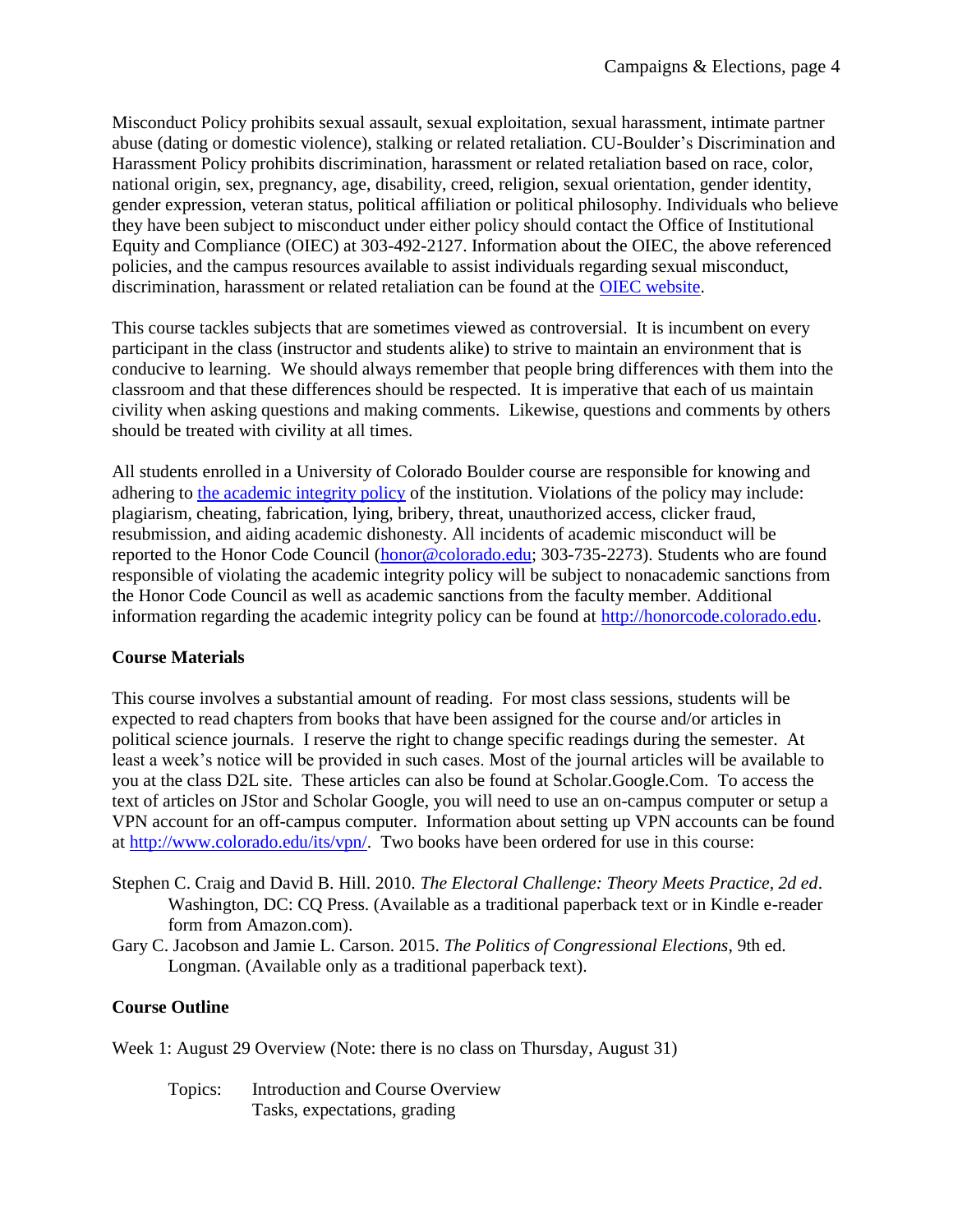Thinking as a scientist: empirical, not normative Constitutional Design: the three branches Federalism – historical versus contemporary forms of federalism(s) Types of governments in contemporary America Election rules are methods for aggregating preferences

Readings: [US Constitution, Articles 1-4, Amendments 12, 15, 17, 19, 23, 24, 25, and 26](http://topics.law.cornell.edu/constitution)

Resources: Bickers, Kenneth, ["Scientific Method"](file:///C:/Users/Home%20Computer%20-%20Ken/Application%20Data/Microsoft/Excel/Scientific%20Method.pdf)

Week 2: September 5 & 7 –Types of Election Rules

| Topics: | Review of types of elections rules                                        |
|---------|---------------------------------------------------------------------------|
|         | Pres. Nominating process for GOP versus Dems                              |
|         | Electoral College: Simple plurality, weighted by population size          |
|         | US House and State Legislatures: Single Member Districts, w/simple        |
|         | plurality, though sometimes plurality with runoff                         |
|         | Senate, Governor: At-Large w/ simple plurality or plurality with runoff   |
|         | Local Variants: single member districts, multi-member at large districts. |
|         | cumulative voting systems, nonpartisan versus partisan elections          |
|         | Electoral rules and their impact on election of women and minorities      |
|         |                                                                           |

Reading: Trounstine, Jessica, and Melody E. Valdini. "The Context Matters: The Effects of Single‐Member versus At‐Large Districts on City Council Diversity." *American Journal of Political Science* 52.3 (2008): 554-569. Brockington, David, et al. "Minority representation under cumulative and limited voting." *Journal of Politics* 60.04 (1998): 1108-1125.

Week 3: September 12 & 14 – Presidential Elections

| Topics: | The Nominating Process<br>Campaign finance in the nomination process                                                                                                                                                                                                                                                                                                                                                                                                                                                                                                                                                                  |
|---------|---------------------------------------------------------------------------------------------------------------------------------------------------------------------------------------------------------------------------------------------------------------------------------------------------------------------------------------------------------------------------------------------------------------------------------------------------------------------------------------------------------------------------------------------------------------------------------------------------------------------------------------|
|         | Nominating Conventions: GOP vs. Dem. party rules, delegates/super-delegates                                                                                                                                                                                                                                                                                                                                                                                                                                                                                                                                                           |
|         | Readings: Barbara Norrander. "The Attrition Game: Initial Resources, Initial Contests and<br>the Exit of Candidates During the US Presidential Primary Season" British<br>Journal of Political Science Vol. 36 (2006), 487–507.<br>James I. Lengle, Diana Owen, and Molly W. Sonner. "Divisive Nominating"<br>Mechanisms and Democratic Party Electoral Prospects" Journal of Politics,<br>Vol. 57, No. 2. (May, 1995), pp. 370-383.<br>Stephen Ansolabehere and Gary King. "Measuring the Consequences of Delegate<br>Selection Rules in Presidential Nominations" Journal of Politics, Vol. 52, No.<br>2. (May, 1990), pp. 609-621. |
|         | Resource: Overview of Nomination and General Election Processes                                                                                                                                                                                                                                                                                                                                                                                                                                                                                                                                                                       |

Resource: [Overview of Nomination and General Election Processes](file:///C:/Users/Home%20Computer%20-%20Ken/Documents/FILES/Campaigns%20&%20Elections/Nominating%20versus%20General%20Election%20Process.pdf) [Nominating Events 2016](file:///C:/Users/Home%20Computer%20-%20Ken/Documents/FILES/Campaigns%20&%20Elections/Nominating%20Events%202008.doc)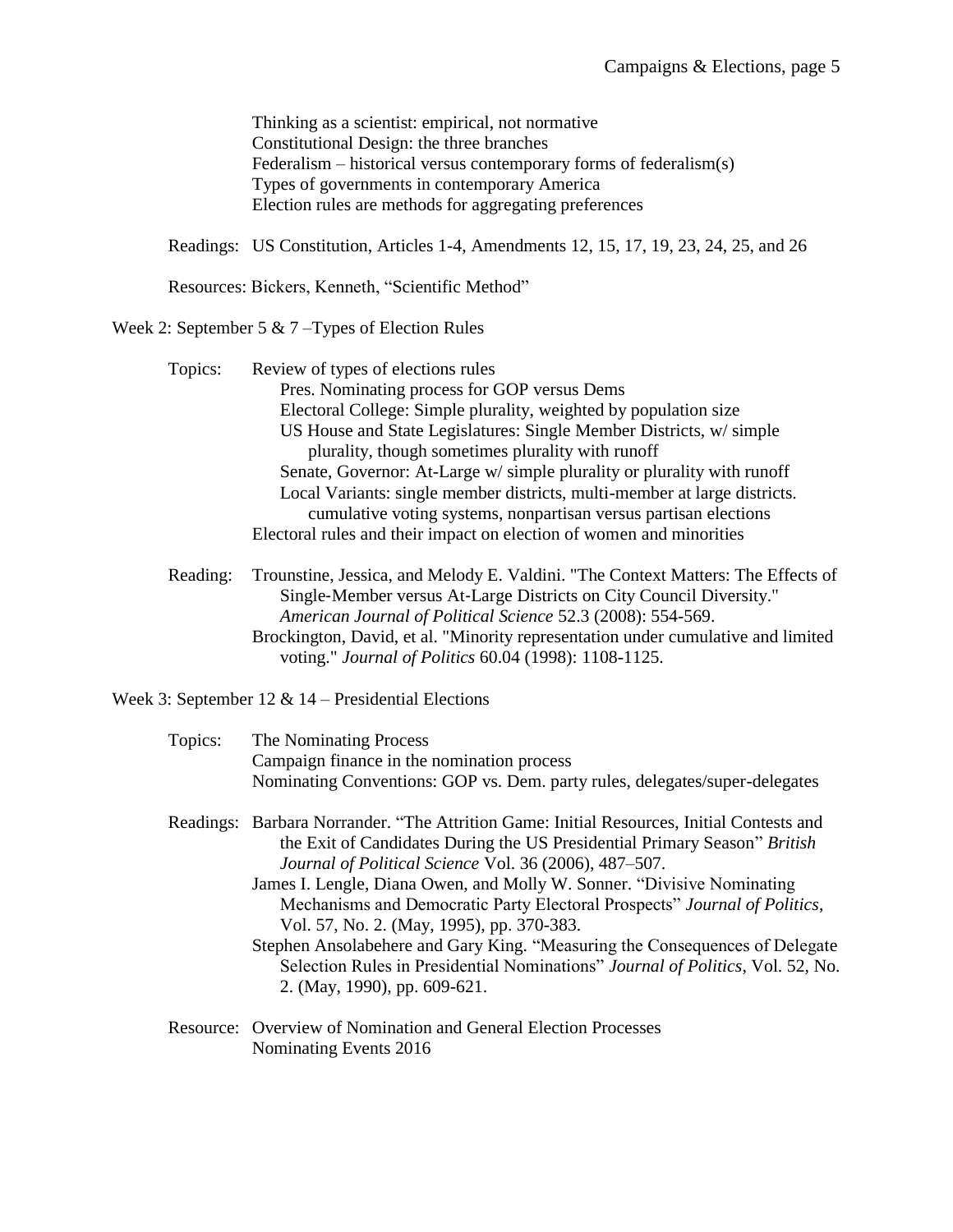Week 4: September 19 & 21 – Presidential Elections

- Topics: The General Election Process and Electoral College Campaign finance in the general election process Use of polls, media events, paid advertisements
- Readings: "Voter Decision Making in Election 2000: Campaign Effects, Partisan Activation, and the Clinton Legacy" by Sunshine Hillygus and Simon Jackman. *American Journal of Political Science* v. 47, n. 4 (Oct., 2003), pp. 583-596.
	- "The Methods behind the Madness: Presidential Electoral College Strategies, 1988-1996" by Daron R. Shaw. *Journal of Politics,* Vol. 61, No. 4. (Nov., 1999), pp. 893-913.
	- "Representation, Swing, and Bias in U.S. Presidential Elections, 1872-1988," James C. Garand and T. Wayne Parent. *American Journal of Political Science*, Vol. 35, No. 4. (Nov., 1991), pp. 1011-1031.

Week 5: Exam and Campaign Effects

## **September 26 (Tuesday): Midterm 1**

September 28 (Thursday) – Do Campaigns Matter (and When)?

Topic (Sept. 28, Thursday): Campaign Effects Election Forecasting

Readings (Sept. 28 Thursday):

"Campaigns, National Conditions, and U.S. Presidential Elections" by Thomas Holbrook. *American Journal of Political Science,* v. 38, n. 4 (Nov., 1994), pp. 973-998.

Michael John Burton, Daniel M. Shea, and William J. Miller, "Campaign Strategy" in *The Electoral Challenge*, with response by Charlie Black. Alan O. Sykes, "An Introduction to Regression Analysis," The Inaugural Coase Lecture. http://www.law.uchicago.edu/files/files/20.Sykes\_.Regression.pdf

Week 6: October 3 & 5 – Turnout

Topics: Who Votes? And Who Doesn't? Turnout in other democracies. Rational actor theory of voting: the "paradox of voting" Election Laws: if voting were less costly, would voter turnout increase?

Readings: Arend Lijphart. "Unequal Participation: Democracy's Unresolved Dilemma." *American Political Science Review*, v. 1, n. 1 (1997), pp. 1-14. Mary Fitzgerald. ["Greater Convenience But Not Greater Turnout"](file:///C:/Users/Home%20Computer%20-%20Ken/Documents/FILES/Campaigns%20&%20Elections/Fitzgerald,%20convenience%20not%20turnout%20(2005).pdf) *American Politics Research*[, v. 33, n. 6 \(November, 2005\)](file:///C:/Users/Home%20Computer%20-%20Ken/Documents/FILES/Campaigns%20&%20Elections/Fitzgerald,%20convenience%20not%20turnout%20(2005).pdf) John H. Aldrich. "Rational Choice and Turnout." *American Journal of Political Science*, Vol. 37, No. 1. (Feb., 1993), pp. 246-278.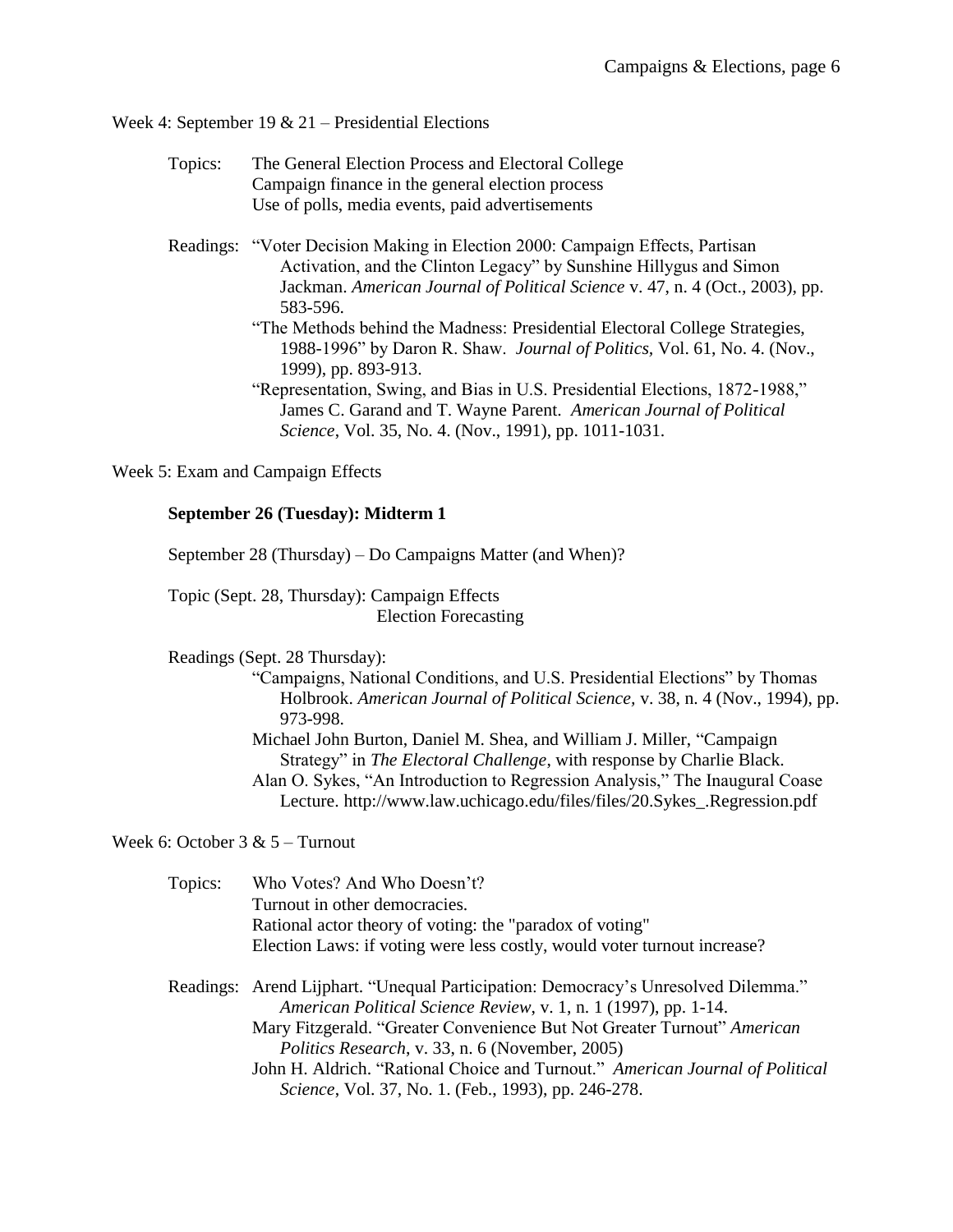Resource: [Voter Turnout, Comparative Data.xls](file:///C:/Users/Home%20Computer%20-%20Ken/Documents/FILES/Campaigns%20&%20Elections/Voter%20Turnout,%20Comparative%20Data.xls) [Rational actor model of voter turnout.doc](file:///C:/Users/Home%20Computer%20-%20Ken/Documents/FILES/Campaigns%20&%20Elections/Rational%20actor%20model%20of%20voter%20turnout.doc)

Term Paper: Overview

Week 7: October 10 & 12 – Turnout (continued)

Topics: Does Negative Advertising Suppress Voter Turnout or Enhance it? Does voter contact induce turnout?

Readings: Child Care & Early Education Research Connections. "Experiments and Quasi-Experiments." National Center for Children in Poverty and the Interuniversity Consortium for Political and Social Research. http://www.researchconnections.org/childcare/datamethods/experimentsquasi. jsp

- Ansolabehere, Stephen, et al. "Does Attack Advertising Demobilize the Electorate?" *American political science review* 88.04 (1994): 829-838.
- Wattenberg, Martin P., and Craig Leonard Brians. "Negative campaign advertising: Demobilizer or mobilizer?" *American political science review* 93.04 (1999): 891-899.
- Green, Donald P., Alan S. Gerber, and David W. Nickerson. "Getting out the vote in local elections: results from six door-to-door canvassing experiments." *Journal of Politics* 65.4 (2003): 1083-1096.

Resource: [Getting Out the Vote in Local Elections.](file:///C:/Users/Home%20Computer%20-%20Ken/Documents/FILES/Campaigns%20&%20Elections/Getting%20Out%20the%20Vote%20in%20Local%20Elections.pdf)

Week 8: October 17 & 19 – How do people decide for whom to vote?

| Topics: | The classic model                         |
|---------|-------------------------------------------|
|         | Prospective evaluations: the civics model |
|         | Retrospective evaluations                 |

- Readings: Bafumi, Joseph, and Robert Y. Shapiro. "A new partisan voter." *Journal of Politics* 71.01 (2009): 1-24.
	- Alvarez, R. Michael, and Jonathan Nagler. "Economics, entitlements, and social issues: Voter choice in the 1996 presidential election." *American Journal of Political Science* 42.4 (1998): 1349-1363.
- Resources: Voting Calculation Introduction. Retrospective evaluations. Prospective evaluations.

Week 9: October 24 & 26 – Mobilizing Voters

- Topics: Swing voters and the impact of media
- Readings: William Mayer, "Swing Voters" in *Electoral Challenge*, with response by V. Lance Tarrance.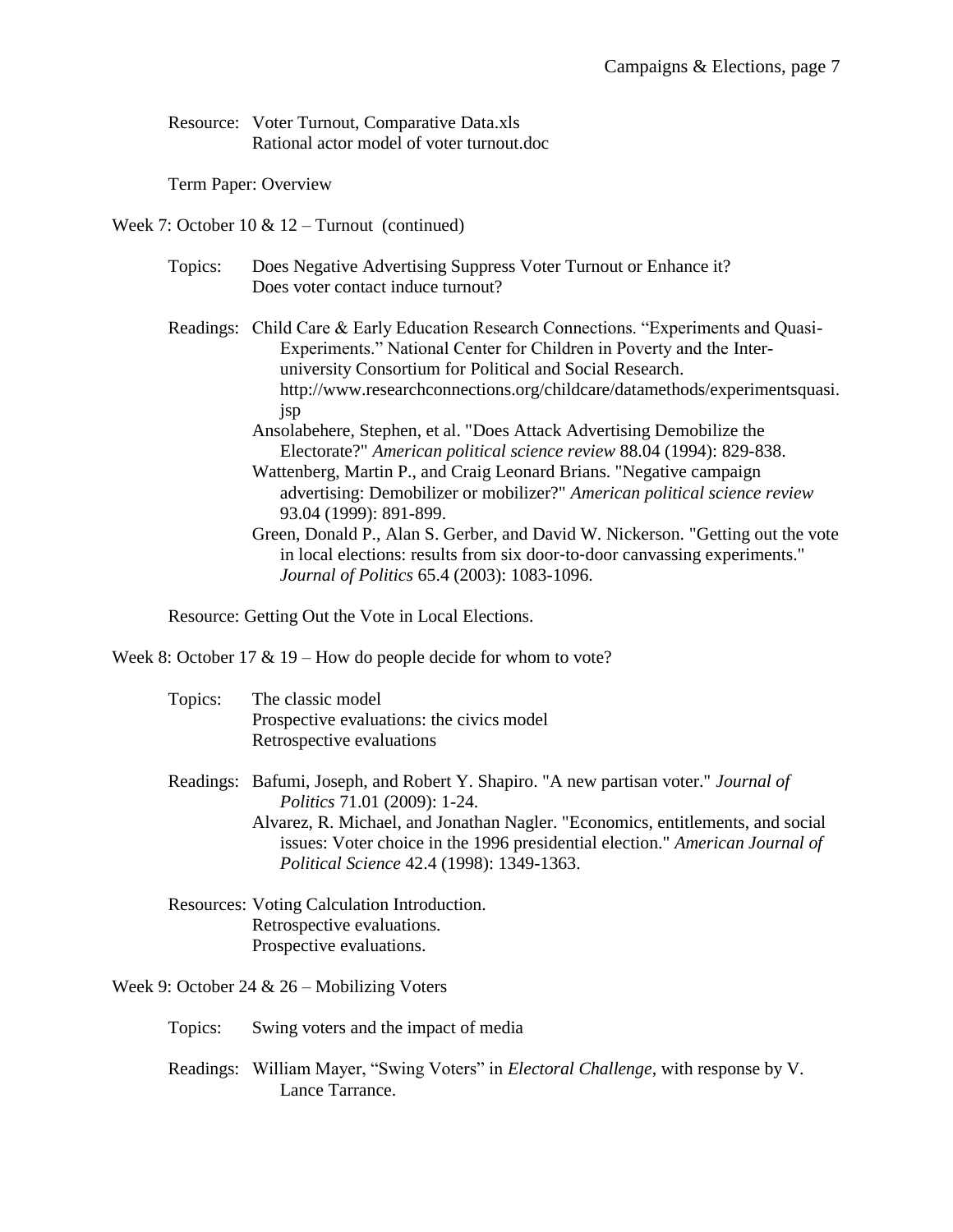Stephen Craig and Michael Martinez, "Voter Competence" in *Electoral Challenge*, with response by Mark Blumenthal. Michael Franz, "Political Advertising" in *Electoral Challenge,* with responses by Mike Murphy and David Hill.

Week 10: October 31 – Political Scandal

Topic: the impact of scandal on voters

Readings: Beth Rosenson, "Scandal, Corruption, and Campaign Ethics", in *Electoral Challenge*, with response by Susan Casey.

## **November 2 (Thursday): Midterm 2 November 3 (Friday): Interview instruments submitted to D2L**

Week 11: November 7 & 9 – Group Projects

- Topics: Campaign topics for research papers Sample Theory
- Readings: "How to Speak Geek, Part 2: Probability" by Sean Trende. *Real Clear Politics*, October 28, 2015. http://www.realclearpolitics.com/articles/2015/10/28/how to speak geek part 2 pr [obability\\_128578.html.](http://www.realclearpolitics.com/articles/2015/10/28/how_to_speak_geek_part_2_probability_128578.html)

Week 12: November 14 & 16 – Local Elections

- Topics: Local Electoral Politics: Race, Ethnicity, Group, Place, and Party
- Readings: "A typology of nonpartisan election" by Adrian, Charles. *Western Political Quarterly* 12 (1959): 449-58. "The Political Dynamics of Urban Voting Behavior" by Joel Lieske. *American Journal of Political Science*, Vol. 33, No. 1. (Feb., 1989), pp. 150-174. Schaffner, Brian F., Matthew J. Streb, and Gerald C. Wright. "A new look at the Republican advantage in nonpartisan elections." *Political Research Quarterly* 60.2 (2007): 240-249.

Week 13: November 28 & 30 - Congressional Elections

- Topics: The Context of congressional elections Incumbency advantages, Vanishing Marginals, Quality Challengers
- Readings: Jacobson, chs. 1-4, 7 Alan Abramowitz, Brad Alexander, and Matthew Gunning. "Don't Blame Redistricting for Uncompetitive Elections" *PS: Political Science & Politics*, vol. 39 (2006), pp. 87-90.